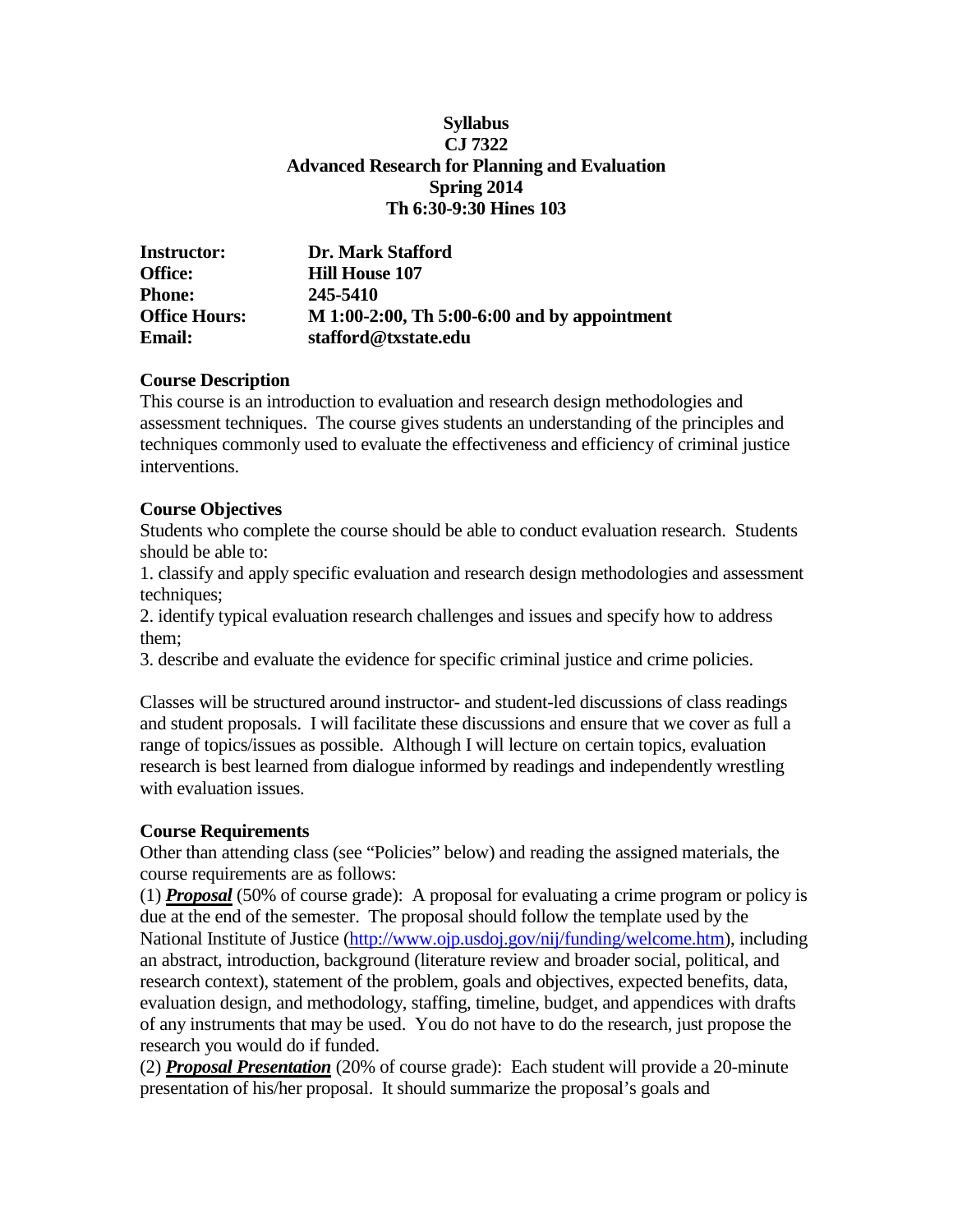methodology, expected findings, and relevance for theory, research, and policy. The class will then ask questions and provide suggestions for improving the proposal.

(3) *Summaries of assigned articles* (15% of course grade): Every student will submit summaries of 10 of the assigned book chapters or journal articles. Each summary should be two typed, double-spaced pages and should outline the major points of the chapter/article. The summary of a particular chapter/article is due on the day it is scheduled to be discussed. (4) *Discussion questions* (15% of course grade): Every student will prepare two discussion questions each week. These questions should be derived from the assigned readings and distributed to every member of the class by email no later than 12:00 p.m. on the day of the class. The questions will be used to focus class discussion.

## **Policies**

Class attendance is mandatory. If you are absent from two classes, your course grade will be reduced by a full letter. If you are absent from three classes, your course grade will be reduced by two full letters, and so on.

I will discuss appropriate accommodations that you may require as a student with a disability. Before accommodations will be made, you may be required to provide proper documentation.

## **Texas State University Honor Code**

As members of a community dedicated to learning, inquiry, and creation, the students, faculty, and administration of our University live by the principles in this Honor Code. These principles require all members of this community to be conscientious, respectful, and honest.

WE ARE CONSCIENTIOUS. We complete our work on time and make every effort to do it right. We come to class and meetings prepared and are willing to demonstrate it. We hold ourselves to doing what is required, embrace rigor, and shun mediocrity, special requests, and excuses.

WE ARE RESPECTFUL. We act civilly toward one another and we cooperate with each other. We will strive to create an environment in which people respect and listen to one another, speaking when appropriate, and permitting other people to participate and express their views.

WE ARE HONEST. We do our own work and are honest with one another in all matters. We understand how various acts of dishonesty, like plagiarizing, falsifying data, and giving or receiving assistance to which one is not entitled, conflict as much with academic achievement as with the values of honesty and integrity.

ADDRESSING ACTS OF DISHONESTY

Students accused of dishonest conduct may have their cases heard by the faculty member. The student may also appeal the faculty member's decision to the Honor Code Council. Students and faculty will have the option of having an advocate present to insure their rights. Possible actions that may be taken range from exoneration to expulsion.

The policies and procedures regarding Honor Code violations are outlined at [http://www.txstate.edu/effective/upps/upps-07-10-01.html.](http://www.txstate.edu/effective/upps/upps-07-10-01.html)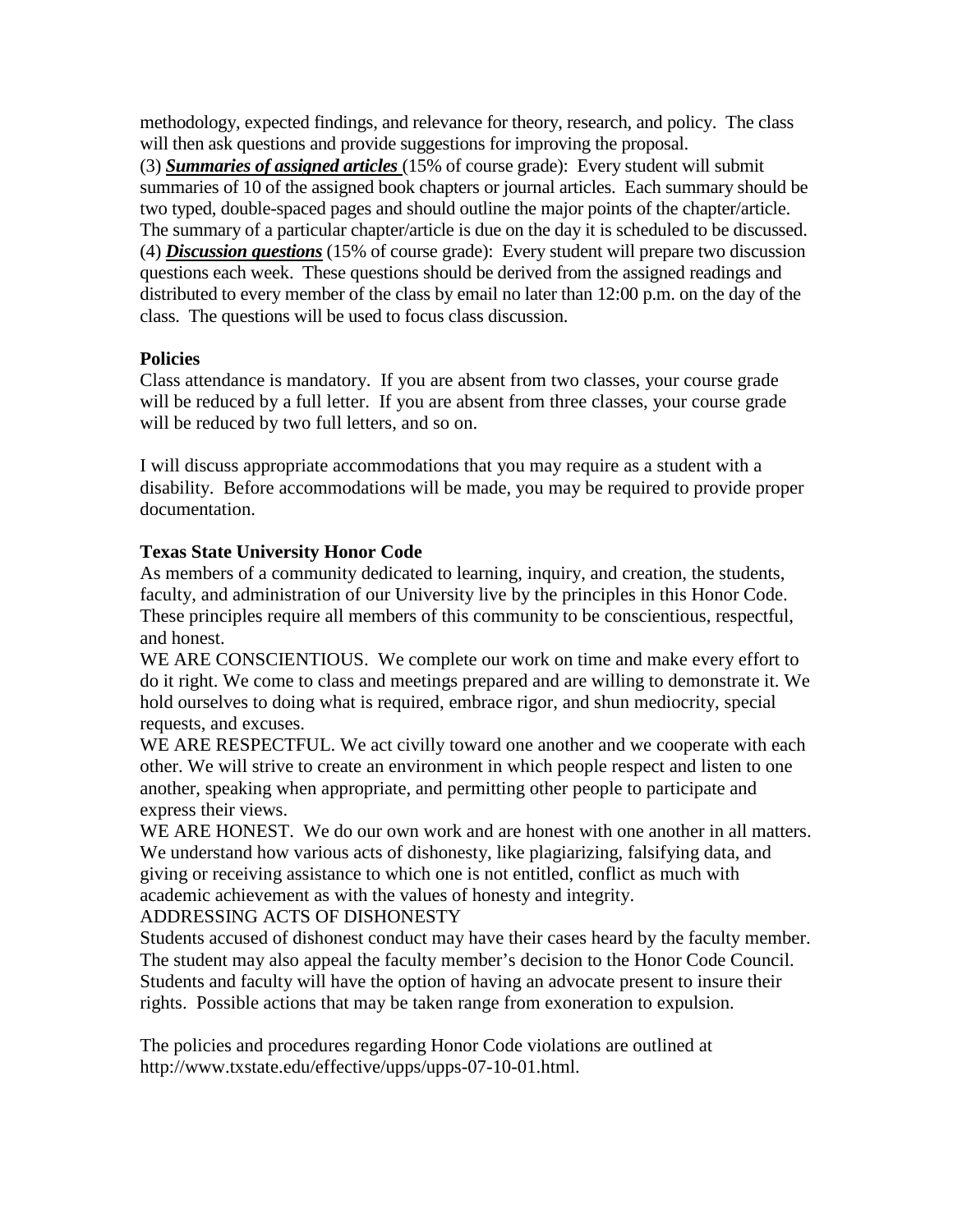# **Schedule and Required Readings**

# **All of the readings are available on TRACS.**

| <b>Schedule</b><br>January 16 | Topic and assigned readings<br><b>Introduction</b><br>Richard Berk's "Evidence-Based Versus Junk-Based Evaluation<br>Research," Evaluation Review, June 2011.                                                                          |
|-------------------------------|----------------------------------------------------------------------------------------------------------------------------------------------------------------------------------------------------------------------------------------|
|                               | David Farrington's "A Short History of Randomized Experiments in<br>Criminology," Evaluation Review, June 2003.                                                                                                                        |
|                               | David Farrington's "Methodological Quality Standards for Evaluation<br>Research," The Annals of the American Society of Political and Social<br>Science, May 2003.                                                                     |
| January 23                    | <b>Evaluation Types</b><br>Diana Eptstein and Jacob A. Klerman's "When is a Program Ready for<br>Rigorous Impact Evaluation?" Evaluation Review, October 2012.                                                                         |
|                               | Finn-Aage Esbensen et al.'s "Multimethod Strategy for Assessing<br>Program Fidelity," Evaluation Review, February 2011.                                                                                                                |
|                               | Chris Melde's "Addressing Program Fidelity Using Onsite Observations<br>and Program Provider Descriptions of Program Delivery," Evaluation<br>Review, December 2006.                                                                   |
| January 30                    | <b>Propensity Score Matching</b><br>Elizabeth Evans et al.'s "Comparative Effectiveness of California's<br>Proposition 36 and Drug Court Programs Before and After Propensity<br>Score Matching," Crime and Delinquency, October 2010. |
|                               | Jason Luellen et al.'s "Propensity Scores," Evaluation Review, December<br>2005.                                                                                                                                                       |
| February 6                    | Domestic Violence<br>Robert Davis et al.'s "Increasing the Proportion of Domestic Violence<br>Arrests That Are Prosecuted," Criminology and Public Policy, March<br>2003.                                                              |
|                               | Angela Gover et al.'s "Combating Domestic Violence," Criminology and<br><i>Public Policy</i> , November 2003.                                                                                                                          |
|                               | Elizabeth Vigdor and James Mercy's "Do Laws Restricting Access to<br>Firearms by Domestic Violence Offenders Prevent Intimate Partner<br>Homicide?" Evaluation Review, June 2006.                                                      |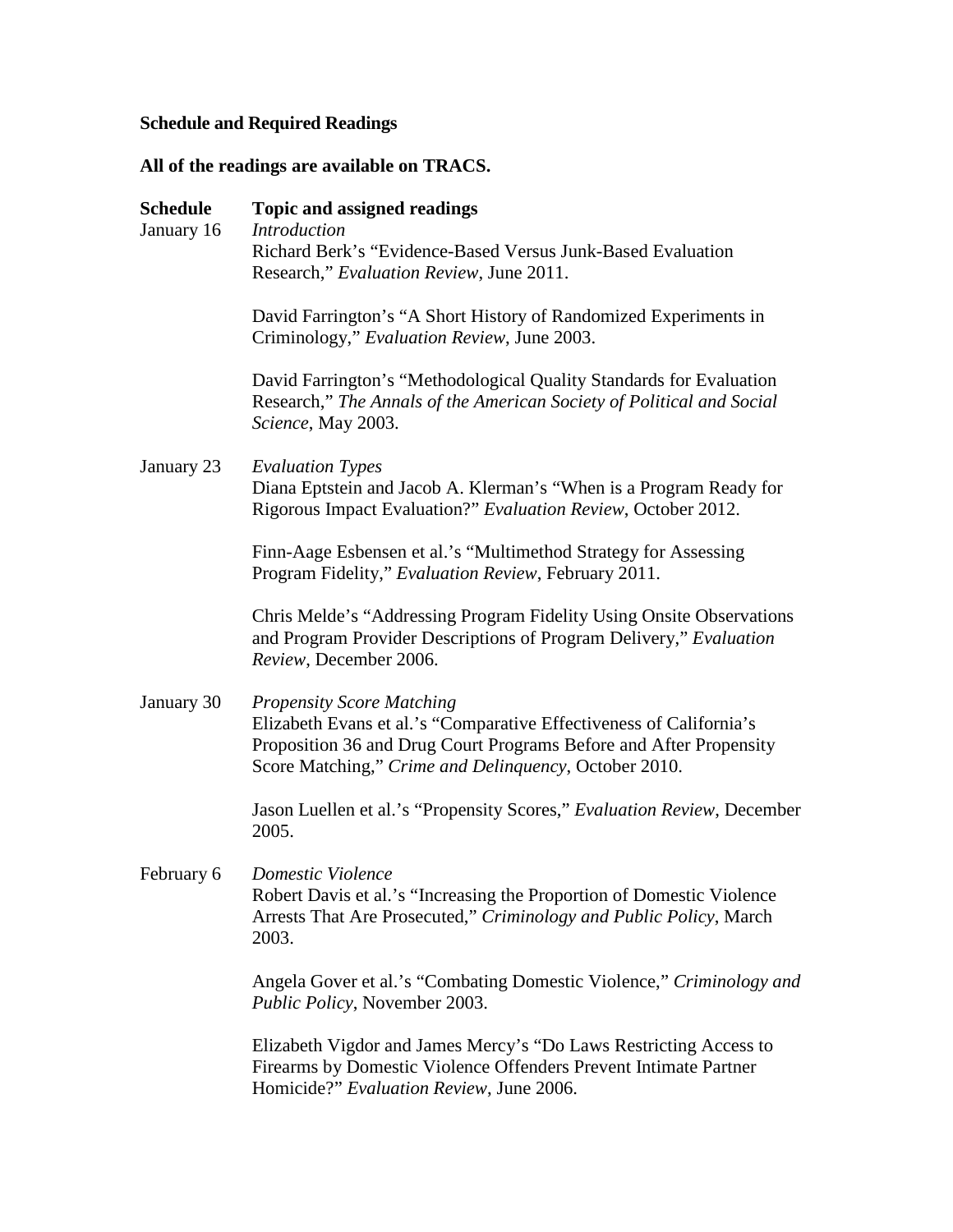Christy Visher et al.'s "Reducing Intimate Partner Violence," *Criminology and Public Policy*, November 2008.

### February 13 *Prisoner Reentry* Grant Duwe's "The Benefits of Keeping Idle Hands Busy," *Crime and Delinquency*, November 2012.

Sheldon Zhang et al.'s "Preventing Parolees from Returning to Prison Through Community-Based Reintegration," *Crime and Delinquency*, October 2006.

#### February 20 *Academy of Criminal Justice Sciences – No Class*

February 27 *Specialty Courts* Denise Gottfredson et al.'s "The Baltimore City Drug Treatment Court," *Evaluation Review*, February 2005.

> John Hepburn and Angela Harvey's "The Effect of the Threat of Legal Sanction on Program Retention and Completion," Crime and Delinquency, April 2007.

John MacDonald et al.'s "The Efficacy of the Rio Hondo DUI Court," *Evaluation Review*, February 2007.

### March 6 *Sex Offenders*

Elizabeth Letourneau et al.'s "Two-Year Follow-Up of a Randomized Effectiveness Trail Evaluating MST for Juveniles Who Sexually Offend," *Journal of Family Psychology*, November 2013.

Lisa Sample and Timothy Bray's "Are Sex Offenders Dangerous?" *Criminology and Public Policy*, November 2003.

Bob Vasquez et al.'s "The Influence of Sex Offender Registration and Notification Laws in the United States," *Crime and Delinquency*, April 2008.

### March 13 *Spring Break*

### March 20 *Drugs*

Allison Gandhi et al.'s "The Devil is in the Details," *Evaluation Review*, February 2007.

Dennis Gorman and Charles Huber, Jr.'s "The Social Construction of 'Evidence-Based Drug Prevention Programs," *Evaluation Review*, August 2009.